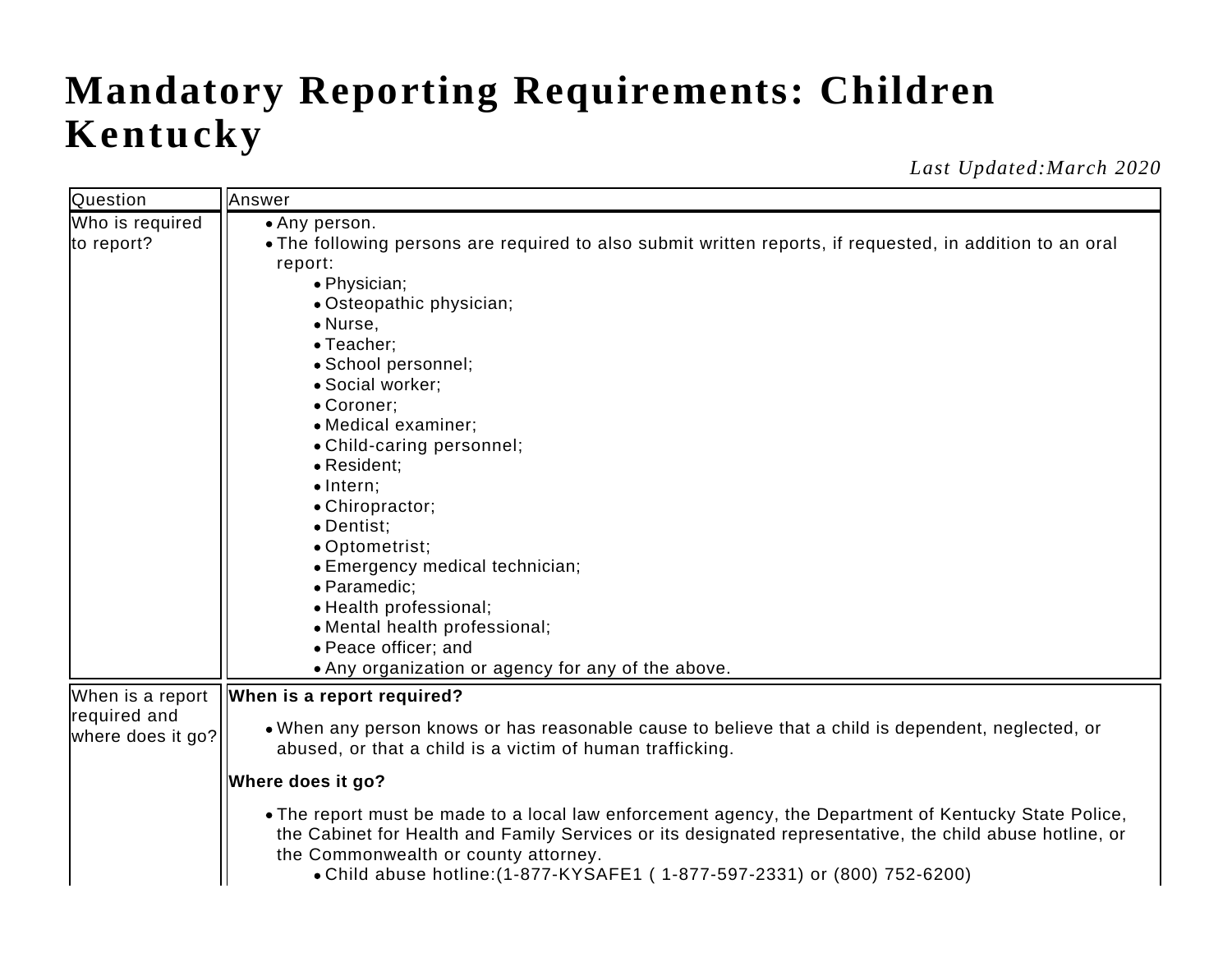|                                      | • Non-emergency reports may be made via the online reporting system at:<br>https://prdweb.chfs.ky.gov/ReportAbuse/                                                                                                                                                                                                                                                                                                                                                                                                                                                                    |
|--------------------------------------|---------------------------------------------------------------------------------------------------------------------------------------------------------------------------------------------------------------------------------------------------------------------------------------------------------------------------------------------------------------------------------------------------------------------------------------------------------------------------------------------------------------------------------------------------------------------------------------|
| What definitions<br>are important to | . Abused or neglected child" means any child whose health or welfare is harmed or is threatened with<br>harm:                                                                                                                                                                                                                                                                                                                                                                                                                                                                         |
| know?                                | . When his or her parent, guardian, person in a position of authority or special trust, or other person<br>exercising custodial control or supervision of the child:<br>• Inflicts or allows to be inflicted physical or emotional injury on the child or allows such injury                                                                                                                                                                                                                                                                                                          |
|                                      | to be inflicted by other than accidental means;                                                                                                                                                                                                                                                                                                                                                                                                                                                                                                                                       |
|                                      | • Creates or allows to be created a risk of physical or emotional injury by other than accidental<br>means;                                                                                                                                                                                                                                                                                                                                                                                                                                                                           |
|                                      | • Engages in a pattern of conduct that makes the parent unable to care for the immediate and<br>ongoing needs of the child (e.g., alcohol or drug abuser);                                                                                                                                                                                                                                                                                                                                                                                                                            |
|                                      | • Continuously or repeatedly fails or refuses to provide essential parental care and protection<br>for the child, considering the age of the child;                                                                                                                                                                                                                                                                                                                                                                                                                                   |
|                                      | • Commits or allows to be committed sexual abuse, sexual exploitation or prostitution upon<br>the child;                                                                                                                                                                                                                                                                                                                                                                                                                                                                              |
|                                      | • Creates or allows to be created a risk of sexual abuse, sexual exploitation, or prostitution<br>upon the child;                                                                                                                                                                                                                                                                                                                                                                                                                                                                     |
|                                      | • Abandons or exploits the child;<br>• Does not provide the child with adequate care, supervision, food, clothing, shelter, and<br>education or medical care necessary to the child's well-being (exemption is made for parents<br>who elect not to provide specified medical treatment for religious reasons); or<br>• Fails to make sufficient progress on the goals identified in a court-approved case plan that<br>would allow the child to be returned to the custody of the parent such that the child remains<br>in foster care for 15 cumulative months out of 48 months; or |
|                                      | . When a person 21 years old or over commits or allows to be committed an act of sexual abuse,<br>sexual exploitation, or prostitution upon a child less than 16 years old.                                                                                                                                                                                                                                                                                                                                                                                                           |
|                                      | . "Child" means any person who has not reached his or her 18th birthday.<br>• "Dependent child" means any child, other than an abused or neglected child, who is under improper<br>care, custody, control or guardianship that is not due to an intentional act of the parent, guardian or<br>person exercising custodial control or supervision of the child.                                                                                                                                                                                                                        |
|                                      | • "Person exercising custodial control or supervision" means a person or agency that has assumed the<br>role and responsibility of a parent or guardian for the child, but that does not necessarily have legal<br>custody of the child.                                                                                                                                                                                                                                                                                                                                              |
|                                      | • "Sexual abuse" includes but is not necessarily limited to any contacts or interactions in which the parent,<br>guardian, person in a position of authority or special trust, or other person having custodial control or<br>supervision of the child or responsibility for his or her welfare, uses or allows, permits, or encourages<br>the use of the child for the purposes of the sexual stimulation of the perpetrator or another person.<br>• "Sexual exploitation" includes but is not limited to a situation in which a parent, guardian, person in a                       |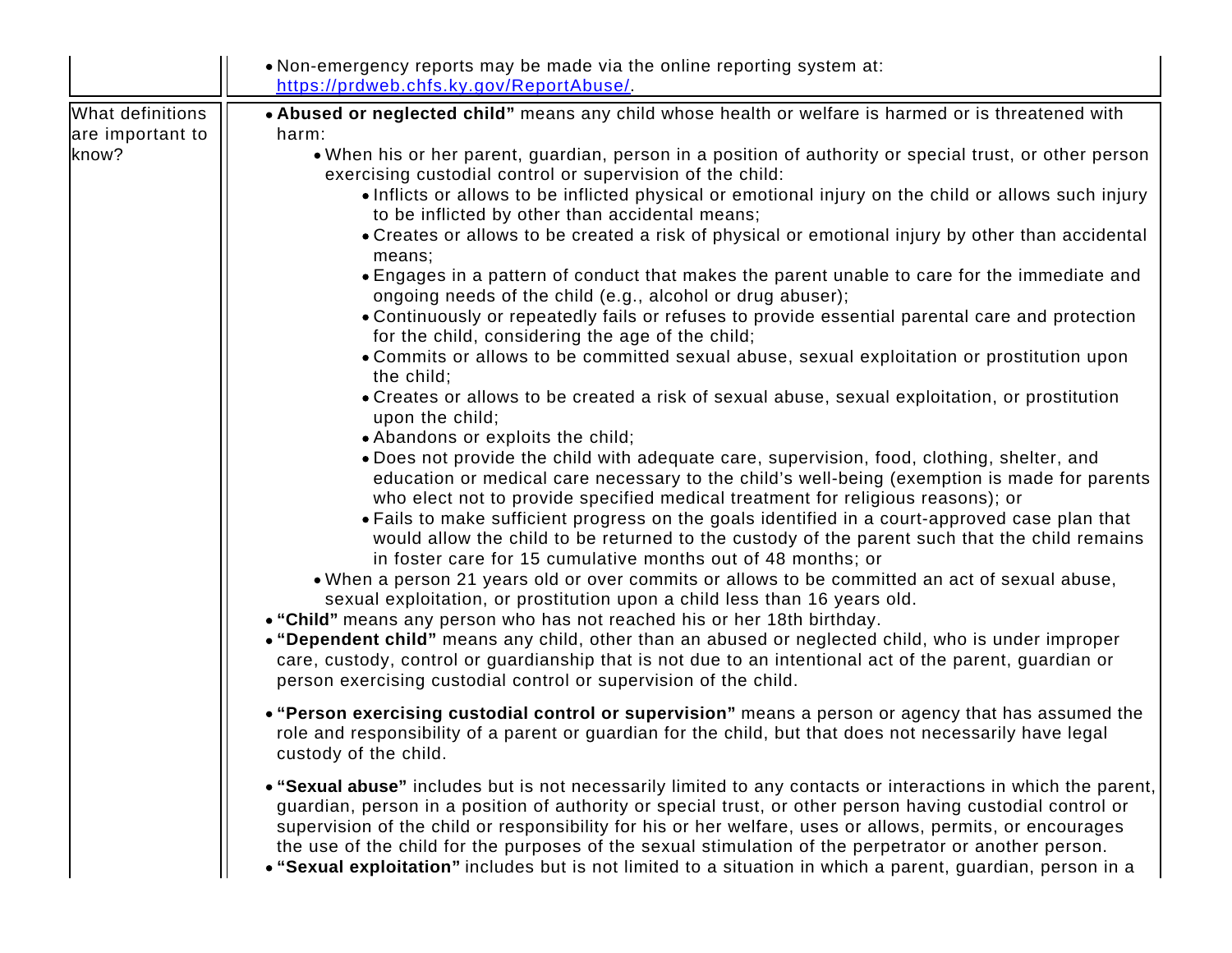|                                                                    | position of authority or special trust, or other person having custodial control or supervision of a child or<br>responsible for his or her welfare, allows, permits, or encourages the child to engage in an act which<br>constitutes prostitution under Kentucky law; or a parent, guardian, person in a position of authority or<br>special trust, as defined in KRS 532.045, or other person having custodial control or supervision of a<br>child or responsible for his or her welfare, allows, permits, or encourages the child to engage in an act of<br>obscene or pornographic photographing, filming, or depicting of a child as provided for under Kentucky<br>law.                                                                                                                                                                                                                                                                                                                                                                                                                                                                                                                                                                                                                                                                                                                                                                                                                                                                                                                                                                                                                                                                                                                                                                                                                                                                                  |
|--------------------------------------------------------------------|------------------------------------------------------------------------------------------------------------------------------------------------------------------------------------------------------------------------------------------------------------------------------------------------------------------------------------------------------------------------------------------------------------------------------------------------------------------------------------------------------------------------------------------------------------------------------------------------------------------------------------------------------------------------------------------------------------------------------------------------------------------------------------------------------------------------------------------------------------------------------------------------------------------------------------------------------------------------------------------------------------------------------------------------------------------------------------------------------------------------------------------------------------------------------------------------------------------------------------------------------------------------------------------------------------------------------------------------------------------------------------------------------------------------------------------------------------------------------------------------------------------------------------------------------------------------------------------------------------------------------------------------------------------------------------------------------------------------------------------------------------------------------------------------------------------------------------------------------------------------------------------------------------------------------------------------------------------|
| What timing and<br>procedural<br>requirements<br>apply to reports? | • An oral or written report must be made immediately.<br>• If a written report is requested, it must be made within 48 hours of the original oral report.                                                                                                                                                                                                                                                                                                                                                                                                                                                                                                                                                                                                                                                                                                                                                                                                                                                                                                                                                                                                                                                                                                                                                                                                                                                                                                                                                                                                                                                                                                                                                                                                                                                                                                                                                                                                        |
| What information<br>must a report<br>include?                      | • The names and addresses of the child and the child's parents or other persons exercising custodial<br>control or supervision;<br>• The child's age;<br>• The nature and extent of child's alleged dependency, neglect, or abuse, including any previous charges<br>of dependency, neglect or abuse to the child or his or her siblings;<br>• The name and address of person allegedly responsible for the abuse or neglect; and<br>• Any other information that the reporter believes might be helpful or relevant.                                                                                                                                                                                                                                                                                                                                                                                                                                                                                                                                                                                                                                                                                                                                                                                                                                                                                                                                                                                                                                                                                                                                                                                                                                                                                                                                                                                                                                            |
| Anything else I<br>should know?                                    | • Any supervisor who receives from an employee a report of suspected dependency, neglect, or abuse shall<br>promptly make a report to the proper authorities.<br>• Neither the husband-wife nor any professional-client/patient privilege, except the attorney-client and<br>clergy-penitent privilege, shall be a ground for refusing to report under this section or for excluding<br>evidence regarding a dependent, neglected, or abused child or the cause thereof, in any judicial<br>proceedings resulting from a report pursuant to this section.<br>• Any person who intentionally fails to report suspected child dependency, neglect, or abuse, or human<br>trafficking is guilty of a Class B misdemeanor for the first offense, a Class A misdemeanor for the second<br>offense, and a Class D felony for each subsequent offense.<br>• Anyone acting upon reasonable cause in the making of a report or acting in good faith shall have<br>immunity from any liability, civil or criminal, that might otherwise be incurred or imposed. Any such<br>participant shall have the same immunity with respect to participation in any judicial proceeding<br>resulting from such report or action. However, any person who knowingly makes a false report and does<br>so with malice shall be guilty of a Class A misdemeanor.<br>• Any employee or designated agent of a children's advocacy center shall be immune from any civil liability<br>arising from performance within the scope of the person's duties as provided in the statute. Any such<br>person shall have the same immunity with respect to participation in any judicial proceeding.<br>• Nothing in this subsection shall limit liability for negligence.<br>• Upon the request of an employee or designated agent of a children's advocacy center, the Attorney<br>General shall provide for the defense of any civil action brought against the employee or<br>designated agent. |